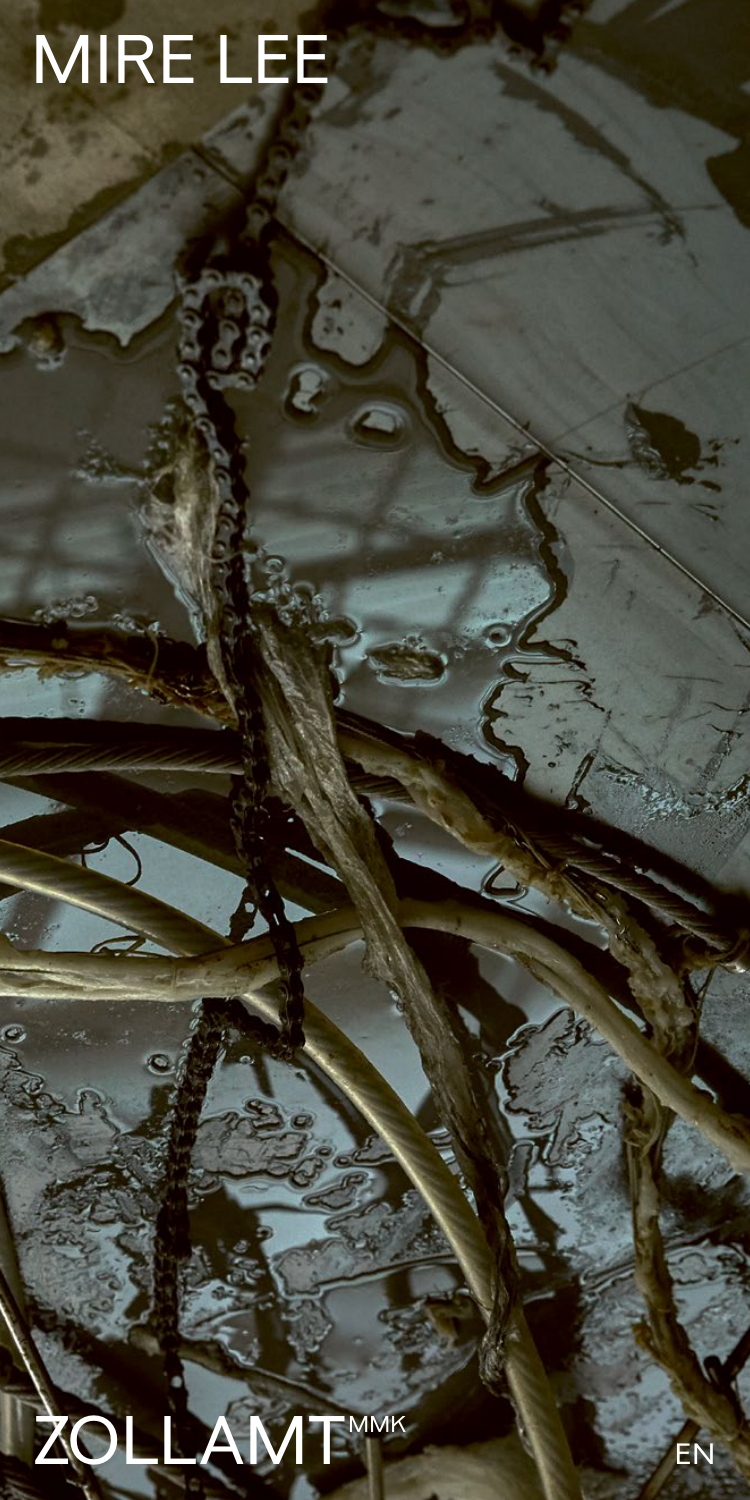MIRE LEE Look, I'm a fountain of filth raving mad with love

21.05.–04.09.22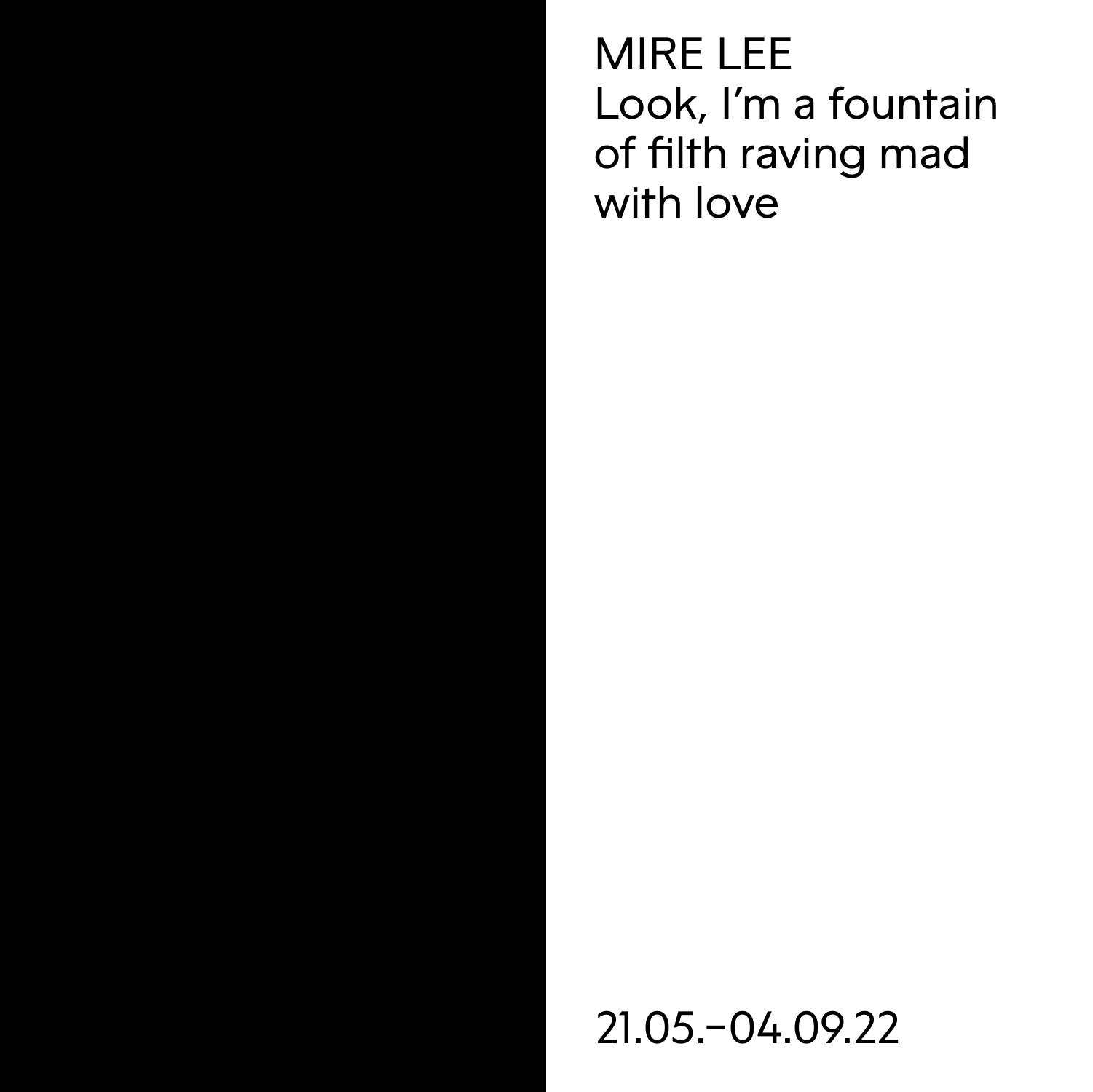Tubes, chains, and wires seem to resemble organic contraptions as they loop, glide, and snake around and into each other. These appliances are stiff or pliable when tension is applied, moving slowly yet fitfully. The water, oil, and grime flowing all around emphasizes the angular rigidity of the metal, while the plastic takes on a blurred appearance.

In a pretechnological sense, Mire Lee's installations recall a utopian horror that we seem to have long since rendered obsolete; they come across as humane in a way that contrasts with the cold, clean, digital technologies of the present day. People are more absent than ever in the face of these digital technologies, which makes the way they function even more brutal and inhuman. While the industrial nightmare seems increasingly to have faded out of sight in the West, it has become ever more ubiquitous in the Southern Hemisphere.

South Korean artist Mire Lee (b. 1988) is the recipient of the PONTOPREIS MMK 2022. In conjunction with the MUSEUM MKFÜR MODERNE KUNST, the Jürgen Ponto-Stiftung zur Förderung junger Künstler will henceforth award the PONTOPREIS MMK every two years. This augments a partnership that has existed since 2007, with a particular emphasis placed on supporting artists directly. The prize includes a solo exhibition at ZOLLAMT<sup>MMK</sup> and an accompanying publication, as well as an endowment of 10,000 euros. In 2021, the jury consisted of Daniel Birnbaum (artistic director of Acute Art), Ulrike Groos (director of Kunstmuseum Stuttgart), and Susanne Pfeffer (director of MUSEUM METÜR MODERNE KUNST).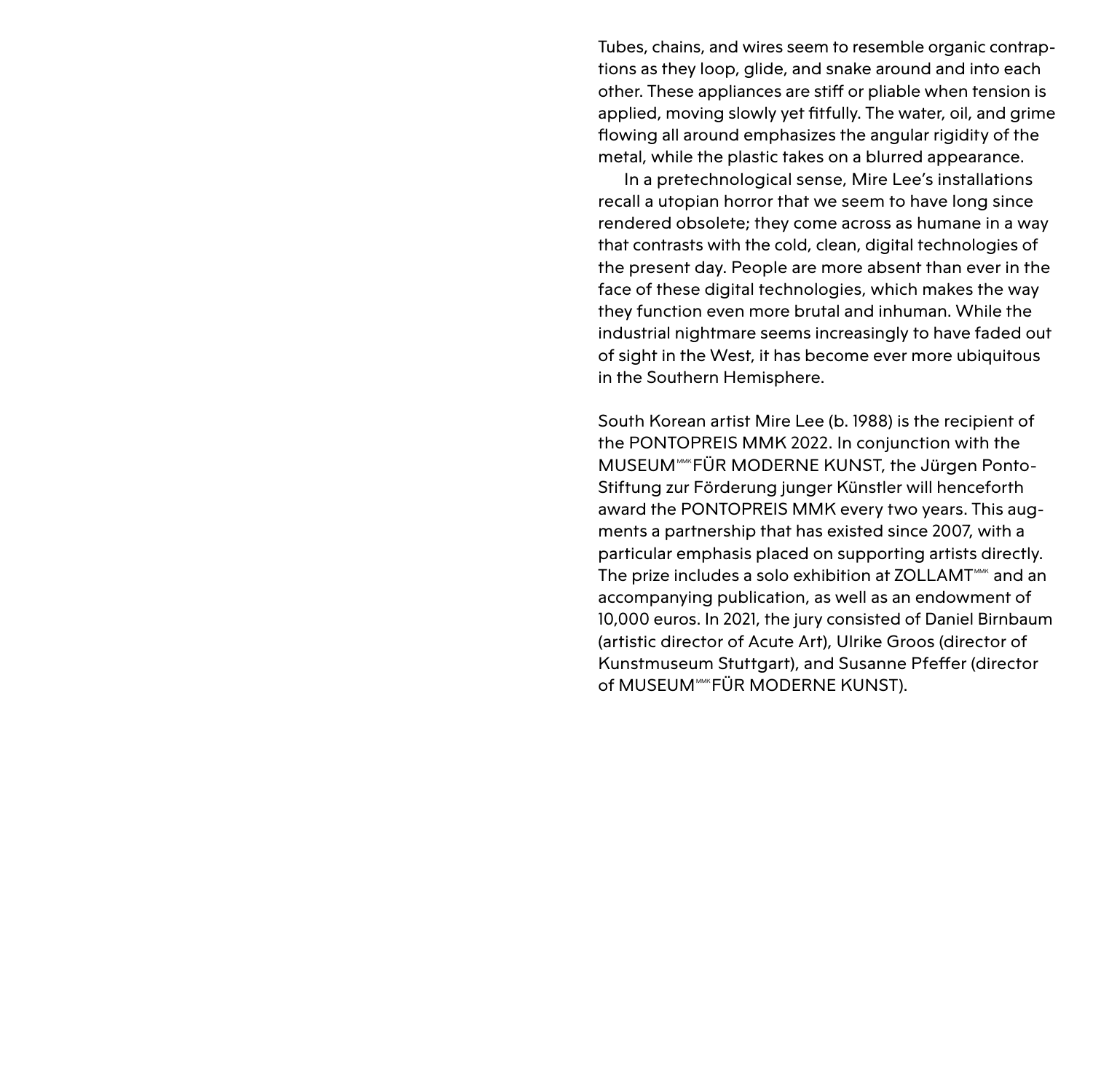## **Conversation Mire Lee / Susanne Pfeffer**

SUSANNE PFEFFER Your installation conveys a sense of being in a factory or is reminiscent of an old science fiction film. Interestingly, there are no bodies present at all, but that's precisely what makes them so present.

MIRE LEE I use old construction materials and have an affection for a very worn-out and exhausted look. Concrete mixers, for example, that have been heavily used somewhere and carried tons of concrete, and now the old layers of concrete are part of the body. I love seeing this sort of thing. I really like this object, because it has a large mouth, but at the same time it seems speechless—or maybe not speechless, but it doesn't know how to talk, or it can't. It conveys this feeling of being very far from verbalization or languages. There is a stupidity in its volume—size, shape, and its inner depth—something that causes you to lose words. So maybe you have nothing to say in front of this thing, but I really like that reaction and feel the same way whenever I see heavy machines or industrial machines.

S. P. More massive, in a sense …

M. L. Yes, exactly! Massiveness, perhaps, that's something I like.

S. P. We always have the sense that these machines are very old. But they are still extremely present and are employed daily at construction sites. When producing something or on construction sites, very little technology is used, the focus is more on physical labor. The idea of something handmade interests you a lot.

M. L. Yes. Because I think there's only so much you can aim at or reach for with better or more technology, because your body as a unit is limited, and so are the things you can do with it. You have ten fingers. Maybe you are no taller than two meters, no shorter than one meter. At the end of the day, there's not much difference physically between the past and now. Technology changes us mentally, but I always feel that there is a moment when you go back to working with your hands or body.

S. P. In the end, there are a lot of things that you can do only with your body and with your hands. Machines and construction sites are sober and impersonal in a sense, but you also show the film of your mother sleeping, and sleep is something very personal. It always feels a little strange to observe people sleeping, because they are at once present and absent. We are extremely vulnerable when we sleep, because our sense perceptions are especially limited. What interested you about filming your mother?

M. L. People immediately become like meat when they fall asleep. I find it endearing, and potentially sad, but also cute, because they are present but not clever anymore.

S. P. People always look innocent when sleeping. I couldn't imagine a sleeping person killing somebody.

M. L. Exactly. And the video of my sleeping mother was used for my solo exhibition called *Carriers* in Seoul in 2020. My mom was my carrier; a carrier as a metaphor, like my sculptures too. They carry my liquid, and then I had these formwork boards similar to the ones we are using at the ZOLLAMT<sup>ww</sup>. They are used to build molds for pouring concrete. So, in a sense, they "give birth" to the concrete façades of buildings just like my mother gave a birth to me.

S. P. With regard to the transgressive aspect of your works, there is a violence inherent in machines, as if they were not created *for* the human body but primarily *against* it. This transgression is particularly clear in the video with Veronica Moser. What interests you about it exactly?

M. L. I think it's similar to what I said about the concrete mixer: Shit is like the ultimate point that makes you speechless, and you have nothing to say in front of it. As an artist, as a thinker, you can contextualize everything, you can generate discourses about everything. Whereas shit is just what it is, and it's something so close to us, which we deal with every day, and it's also a metaphor for when something is bad or when something is just not working.

S. P. But it is also something that affects you directly because it comes from your own body. We all have a distanced relationship to it, which can perhaps also be traced back to its unpleasant odor.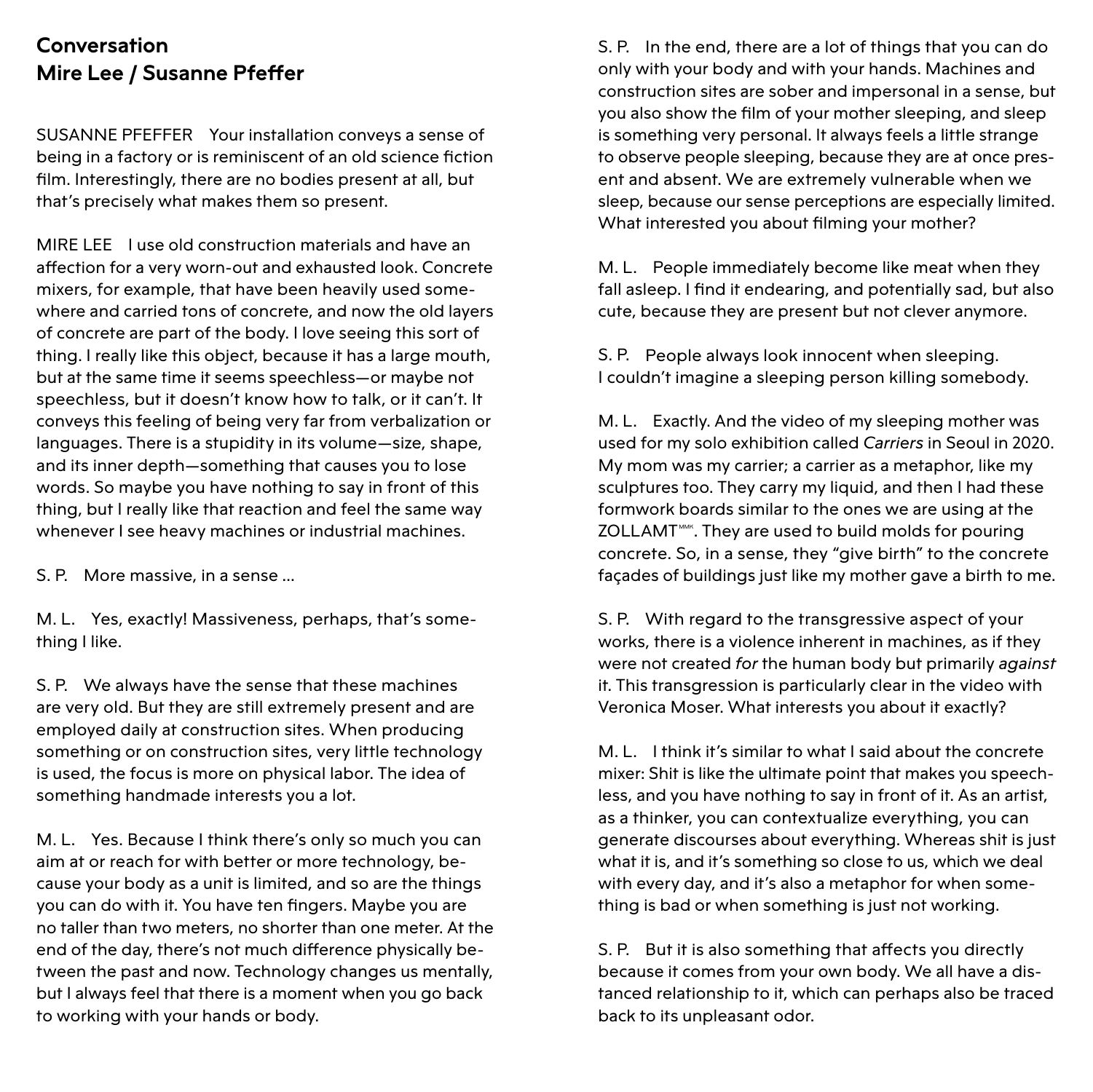M. L. If there are things charged with negativity, shit is somehow the purest form of that. There is something really absolute about it. I like the quality of it canceling all the other things that are going on. In an everyday sense, it's like: If you have problems with shitting, nothing else matters, you have to shit. It's like: "That's it." And then maybe nothing is important except having to shit. It really, truly brings you down to that level.

S. P. Right. At that moment it is truly existential.

M. L. Yes, on an immediate level. Also, when you are insulting someone, or when you are hating yourself, and when you say something like "shit," it ends the discussion. There is nothing to elaborate on it. The simplicity of it is what interests me.

S. P. If you consider the video about Veronica Moser from a feminist perspective, it is difficult to believe that she really likes to eat shit—or that a man's excrement is spicier and tastes better. I think that because she has been part of the porn industry, her only way of dealing with it is to affirm it.

M. L. Empowering herself, yes!

S. P. But it also feels so brutal.

M. L. That's interesting, because I believe a lot of the empowerment movements around prostitution, or prostitution as a choice, are actually far from reality. It is a really difficult and violent industry. But I believe a very small number of people do enjoy it, because if you are masochistic—masochists get their kicks from different things, and someone's kick can include the violence, the violent quality of the industry as well—then the whole thing is the kick, if that makes sense. I don't know about Veronica Moser, but she seems pretty real to me.

There is always a minority within the minority. Let's say, the prostitutes or the people who are involved in prostitution are a minority as a class, because they *have* to do it, or because their background is such and such, or for whatever reason. And then, inside the scene, you have someone like Veronica Moser. If she is enjoying herself, then that includes the evil quality of the industry—not only the industry but how the whole thing works, and how the world believes it

works. It's not just about her individual morality. If her kick involves all of this, it's somehow a wider perspective. For me, it gives me a broader view, rather than just a criticism of pornography or contentment with female subjectivity or freedom. All these aspects are entangled.

S. P. In recent years, some rather disturbing books about Korean women have been published, such as Han Kang's *The Vegetarian* and Cho Nam-Joo's *Kim Ji-young, Born 1982*. Unfortunately, they describe only too well the situation for women living in patriarchal structures worldwide. But these novels also describe how powerful men still are, especially in Korean society, where there seems to be no place for strong women. In both novels, that situation is described as really harsh, and the only way out is either to go crazy and violent or to get out of the situation. Can you identify with this, and how much has it influenced your work? Violence plays such an important role in your oeuvre.

M. L. I grew up in a patriarchal society, yes. Conflicts are present all the time even when they are repressed. Traumatic experiences from humiliation often come to the surface only later, because you don't realize how bad it is while it's happening. In *Kim Ji-young, Born 1982*, humiliation is a collective feeling: not only the individual but the whole society is involved in this. Reading this affects me very deeply, because everybody has had this experience. Maybe your own mother had to embrace patriarchy more, so that hurts more than the events you experience yourself. Humiliation is a strong word, but it's true, because it's something that remains in your body. Even if you are emancipated and educated, it's too late, because it's already implemented. And you can't change anything later. There are many negative elements here, but they are also very interesting. I think conflicts are interesting in their essence because they are always multilayered. That definitely inspires me.

For one side of the walls of the ZOLLAMT<sup>MMK</sup>, I am using quotations selected from works by the Korean poet Kim Eon Hee. Her oeuvre has been a great source of inspiration for me for years. There's a lot of imagery of excrement and the body in her poems, and she also has a set of poems about motherhood. This is not explicitly addressed in her poems, but a lot of them derive from her personal experience while she was nursing her own mother in her final years. To put Eon Hee's work with the video of my mother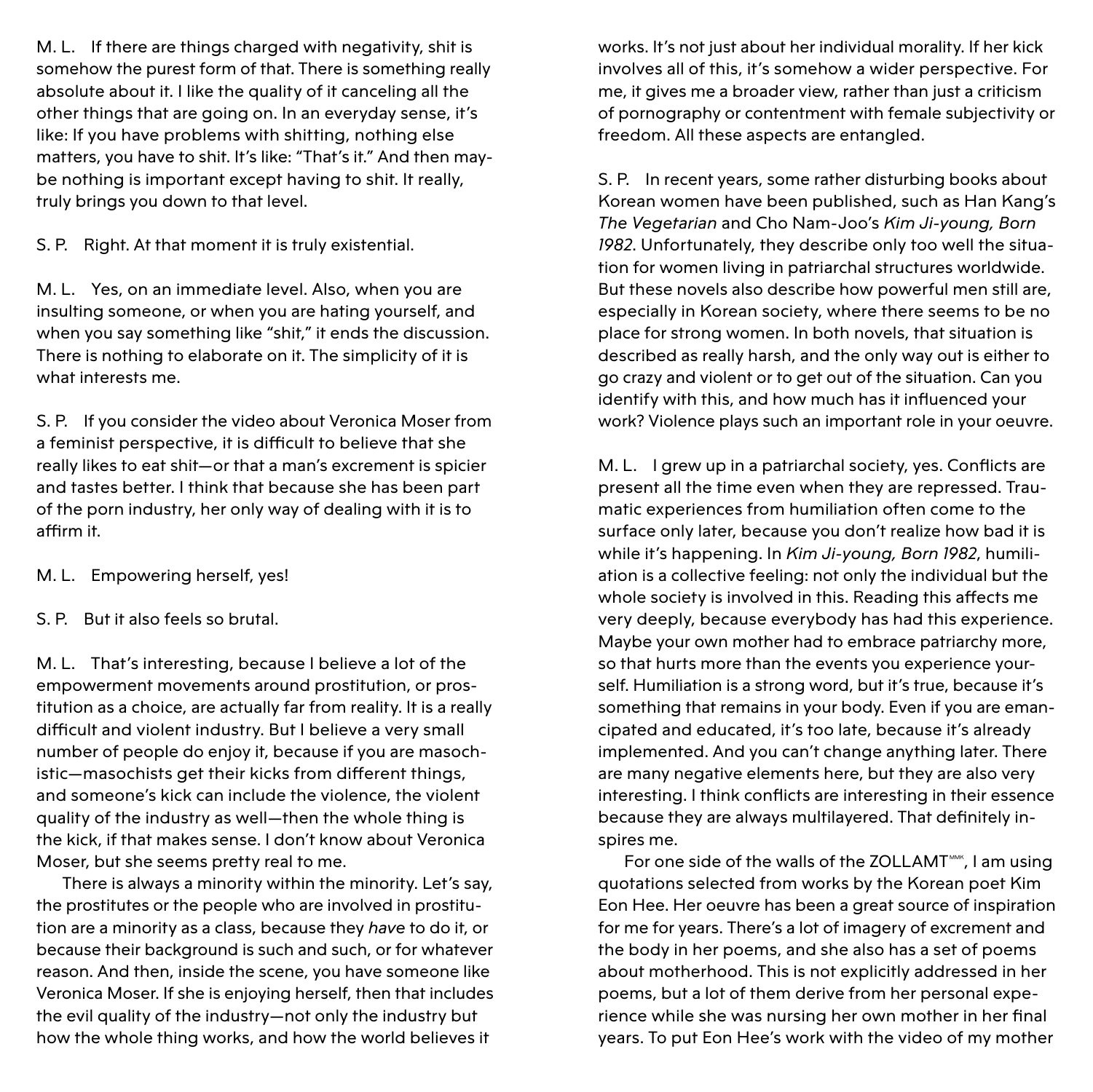and Veronica Moser somehow made perfect sense to me, and that was something I really wanted to do with this project.

S. P. Something I've noticed in all your works is the sound, usually produced by machines: even though the noises seem almost incidental, they are introduced deliberately. How would you describe the role of these sounds in your oeuvre?

M. L. I really like it when I am dragged down to a different mode of perception, where I look at art or when making art. In the case of my work, the sound has nothing to do with conceptualization. It usually results from what I use. It might keep spectators from interpreting, because sound is something so present and something you can't avoid. I also think it makes you super conscious of your body, being in there. Because you are looking at art, and then you can disappear and forget that you are there, that you are looking at this thing and thinking about this thing.

S. P. So you want the visitors to feel their bodies.

M. L. Yes, I think so. That's nice!